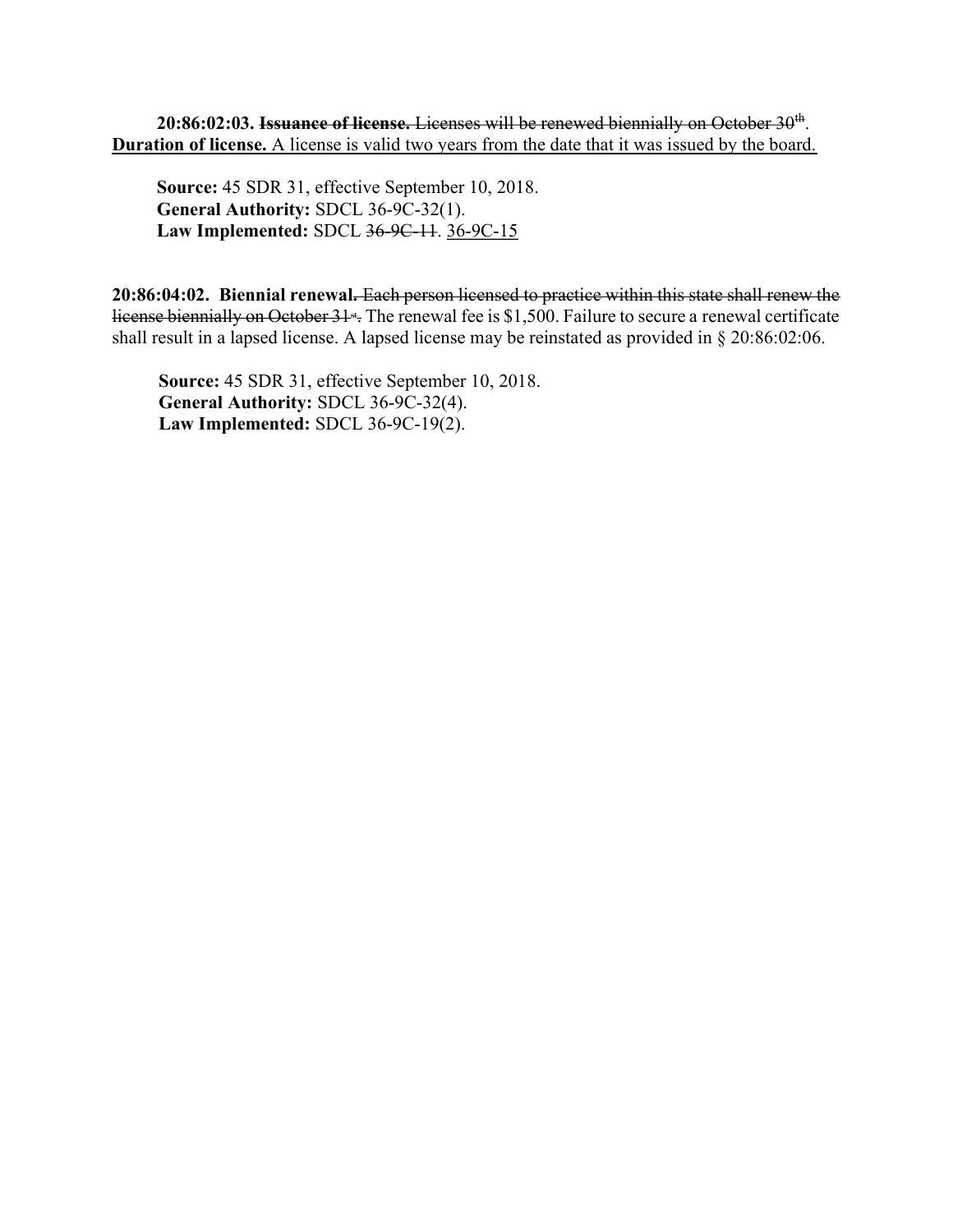## DEPARTMENT OF HEALTH CERTIFIED PROFESSIONAL MIDWIVES

DRUG FORMULARY Chapter 20:86:03 APPENDIX A SEE: §20:86:03:11

Source: 45 SDR 31, effective September 10, 2018.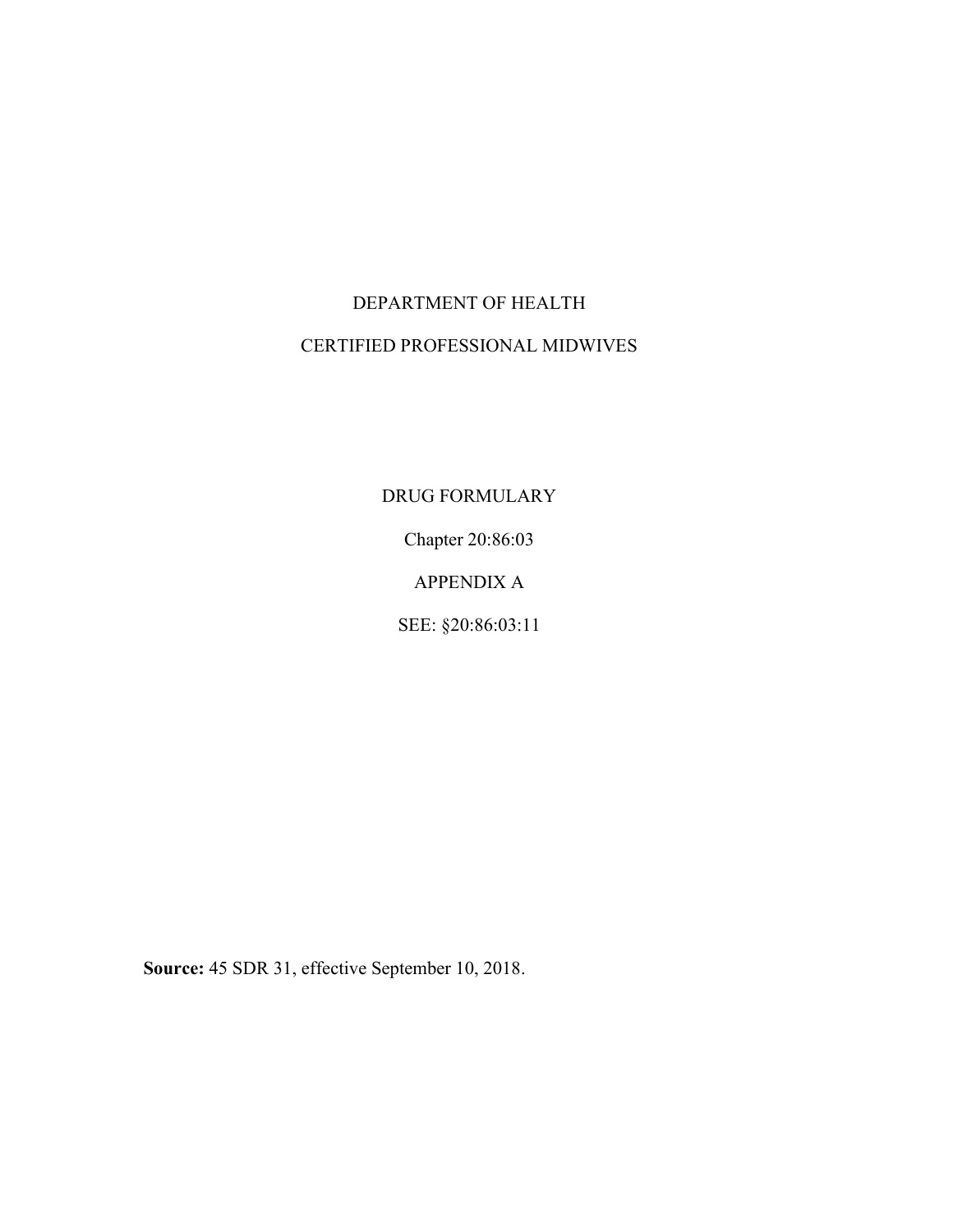| <b>Drug</b>       | Indication      | <b>Dose</b>    | Route of                   | <b>Duration of</b> |
|-------------------|-----------------|----------------|----------------------------|--------------------|
|                   |                 |                | <b>Administration</b>      | <b>Treatment</b>   |
| Phylloquinone     | Prophylaxis for | $1 \text{ mg}$ | Intramuscularly            | 1 dose             |
| (Vitamin $K_1$ )  | Vitamin K       |                |                            |                    |
|                   | deficiency      |                |                            |                    |
|                   | bleeding        |                |                            |                    |
| Oxytocin          | Postpartum      | 10 Units       | Intramuscularly            | 1-2 doses.         |
| (Pitocin)         | hemorrhage only | units/ml       | only                       | Transport to       |
|                   |                 |                |                            | hospital required  |
|                   |                 |                |                            | if more            |
|                   |                 |                |                            | than two $(2)$     |
|                   |                 |                |                            | doses are          |
|                   |                 |                |                            | administered.      |
| Misoprostol       | Postpartum      | 200 microgram  | Rectal or                  | 1-2 doses.         |
|                   | hemorrhage only | tabs, at 800   | sublingual, or             | Transport to       |
|                   |                 | micrograms per | may be used as             | hospital required  |
| Note: This is an  |                 | dose (4 tabs)  | $\frac{1}{2}$ rectally and | if more than       |
| appropriate off   |                 |                | $\frac{1}{2}$ sublingually | 2 doses are        |
| label use of this |                 |                |                            | administered.      |
| drug.             |                 |                |                            | Not to exceed      |
|                   |                 |                |                            | 800 micrograms.    |
| Methylergonovine  | Postpartum      | $0.2$ mg       | Intramuscular              | Single dose.       |
| (Methergine)      | hemorrhage only |                | or orally                  | Every six hours,   |
|                   |                 |                |                            | may repeat         |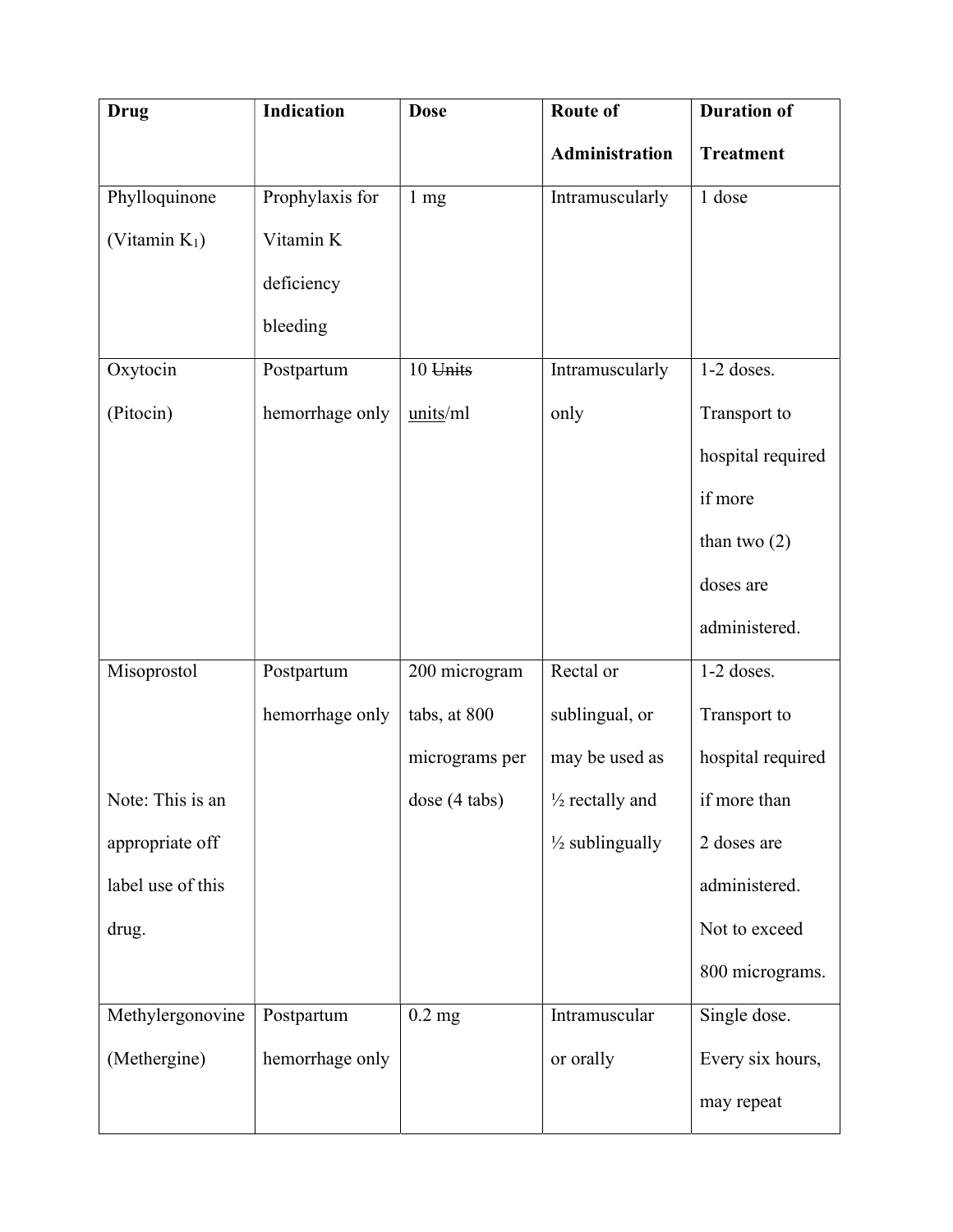|                  |                   |                    |                                  | 3 times.        |
|------------------|-------------------|--------------------|----------------------------------|-----------------|
|                  |                   |                    |                                  | Contraindicated |
|                  |                   |                    |                                  | in hypertension |
|                  |                   |                    |                                  | and Raynaud's   |
|                  |                   |                    |                                  | Disease.        |
| Lidocaine HCL    | Local anesthetic  | Maximum 50         | Precutaneous                     | Completion of   |
| 1% or 2%         | for use during    | ml $(1%)$          | infiltration only                | repair          |
|                  | postpartum        |                    |                                  |                 |
|                  | repair            | Maximum 15         |                                  |                 |
|                  | of lacerations or | ml $(2%)$          |                                  |                 |
|                  | episiotomy        |                    |                                  |                 |
| Penicillin G     | Group B Strep     | 5 million units    | IV in $\geq 100$ ml              | Until birth of  |
| (Recommended)    | Prophylaxis       | initial dose, then | LR, NS or                        | baby            |
|                  |                   | 2.5 million units  | $D_5LR$                          |                 |
|                  |                   | every 4 hours      |                                  |                 |
|                  |                   | until birth        |                                  |                 |
| Ampicillin       | Group B Strep     | 2 grams initial    | $\overline{IV}$ in $\geq 100$ ml | Until birth of  |
| Sodium           | Prophylaxis       | dose, then 1       | <b>NS</b>                        | baby            |
| (Alternative)    |                   | gram every 4       |                                  |                 |
|                  |                   | hours until birth  |                                  |                 |
| Cefazolin Sodium | Group B Strep     | 2 grams initial    | IV in $\geq 100$ ml              | Until birth of  |
|                  | Prophylaxis       | dose, then 1       | LR, NS or                        | baby            |
|                  |                   | gram every 8       | $D_5LR$                          |                 |
|                  |                   | hours              |                                  |                 |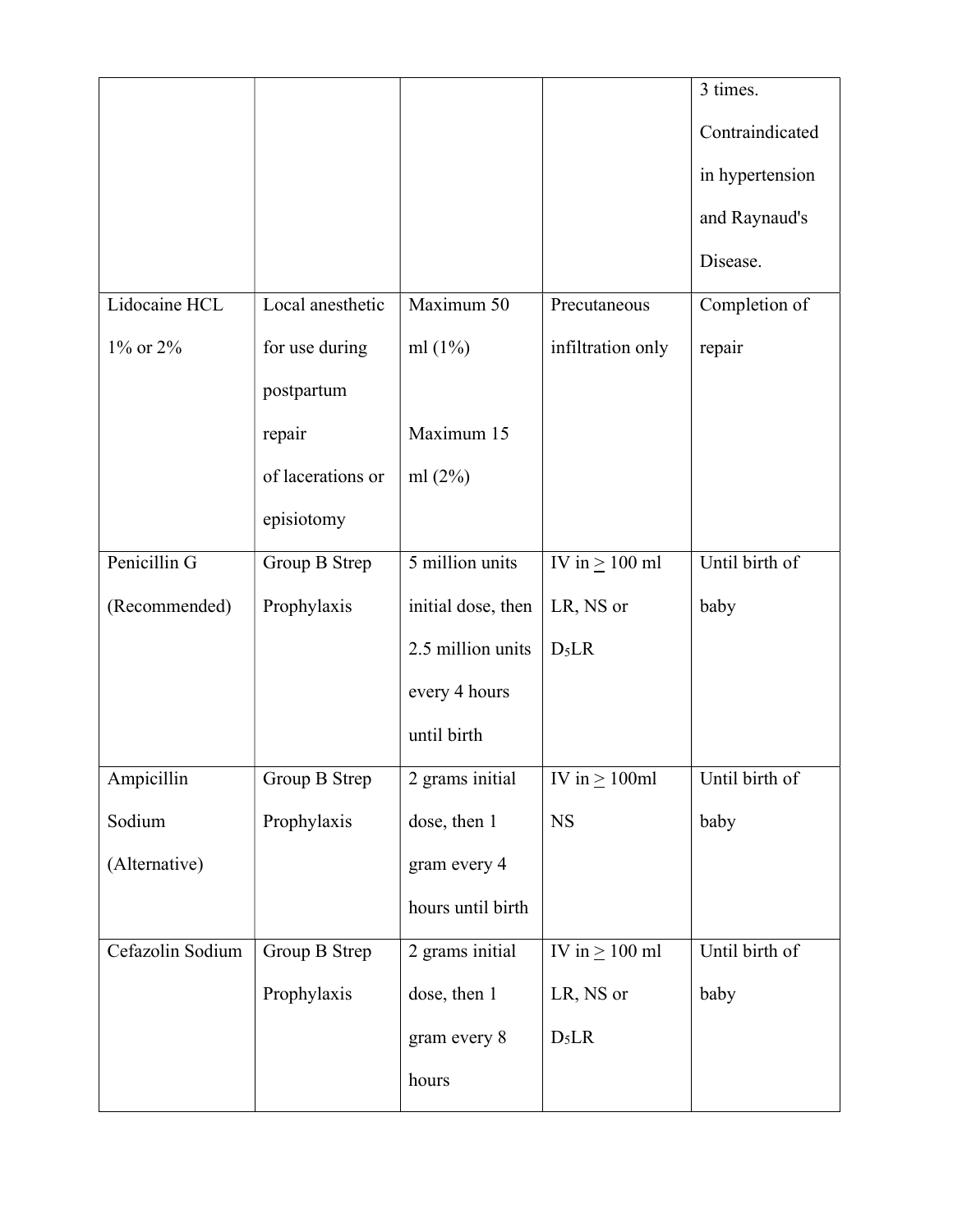| Clindamycin              | Group B Strep    | 900 mg every 8 | IV in $\geq 100$ ml | Until birth of    |
|--------------------------|------------------|----------------|---------------------|-------------------|
| Phosphate                | Prophylaxis      | hours          | NS or LR            | baby              |
| <b>Lactated Ringers</b>  | To administer    |                | Intravenous         |                   |
| (LR)                     | group B Strep    |                | catheter            |                   |
|                          | Prophylaxis      |                |                     |                   |
| 5% Dextrose in           | To administer    |                | Intravenous         |                   |
| <b>Lactated Ringer's</b> | group B Strep    |                | catheter            |                   |
| solution $(D_5LR)$       | Prophylaxis      |                |                     |                   |
| 0.9% Sodium              | To administer    |                | Intravenous         |                   |
| Chloride (NS)            | group B Strep    |                | catheter            |                   |
|                          | Prophylaxis      |                |                     |                   |
| Oxygen                   | Maternal/fetal   | 10-12 L/min    | Mask or bag and     | Until             |
|                          | distress, or     | $10$ L/min     | mask                | stabilization is  |
|                          | neonatal         |                |                     | achieved or       |
|                          | resuscitation    |                |                     | transfer to a     |
|                          |                  |                |                     | hospital is       |
|                          |                  |                |                     | complete          |
| 0.5%                     | Prophylaxis of   | 1 cm ribbon in | Topical             | 1 dose            |
| Erythromycin             | Neonatal         | each eye       |                     |                   |
| Ophthalmic               | Opthalmia        |                |                     |                   |
| Ointment                 |                  |                |                     |                   |
| $Rh(D)$ Immune           | Prevention of    | $300$ mcg      | Intramuscularly     | Single dose at    |
| Globulin                 | Rh(D)            |                |                     | any gestation for |
|                          | sensitization in |                |                     | $Rh(D)$ negative, |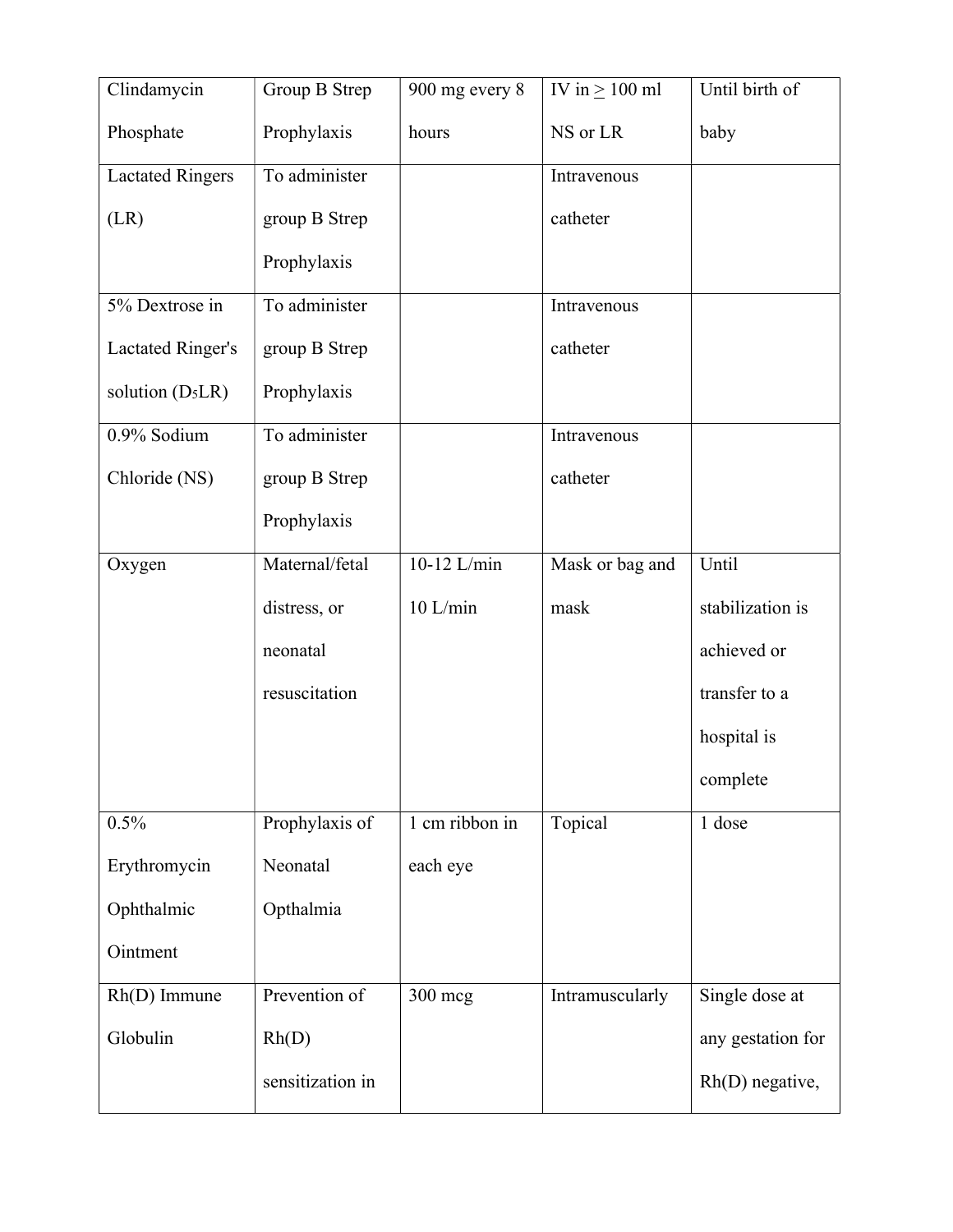| Rh(D) negative |  | antibody                  |
|----------------|--|---------------------------|
| women          |  | negative women            |
|                |  | within 72 hours           |
|                |  | of spontaneous            |
|                |  | bleeding or               |
|                |  | abdominal                 |
|                |  | trauma.                   |
|                |  |                           |
|                |  | Single dose at            |
|                |  | $26-28$ weeks             |
|                |  | gestation for             |
|                |  | Rh(D) negative,           |
|                |  | antibody                  |
|                |  | negative women.           |
|                |  |                           |
|                |  | Single dose for           |
|                |  | Rh(D) negative,           |
|                |  | antibody                  |
|                |  | negative women            |
|                |  | within 72 hours           |
|                |  | of delivery of            |
|                |  | Rh(D) positive            |
|                |  | infant, or infant         |
|                |  | with unknown              |
|                |  | blood type <sub>5</sub> . |